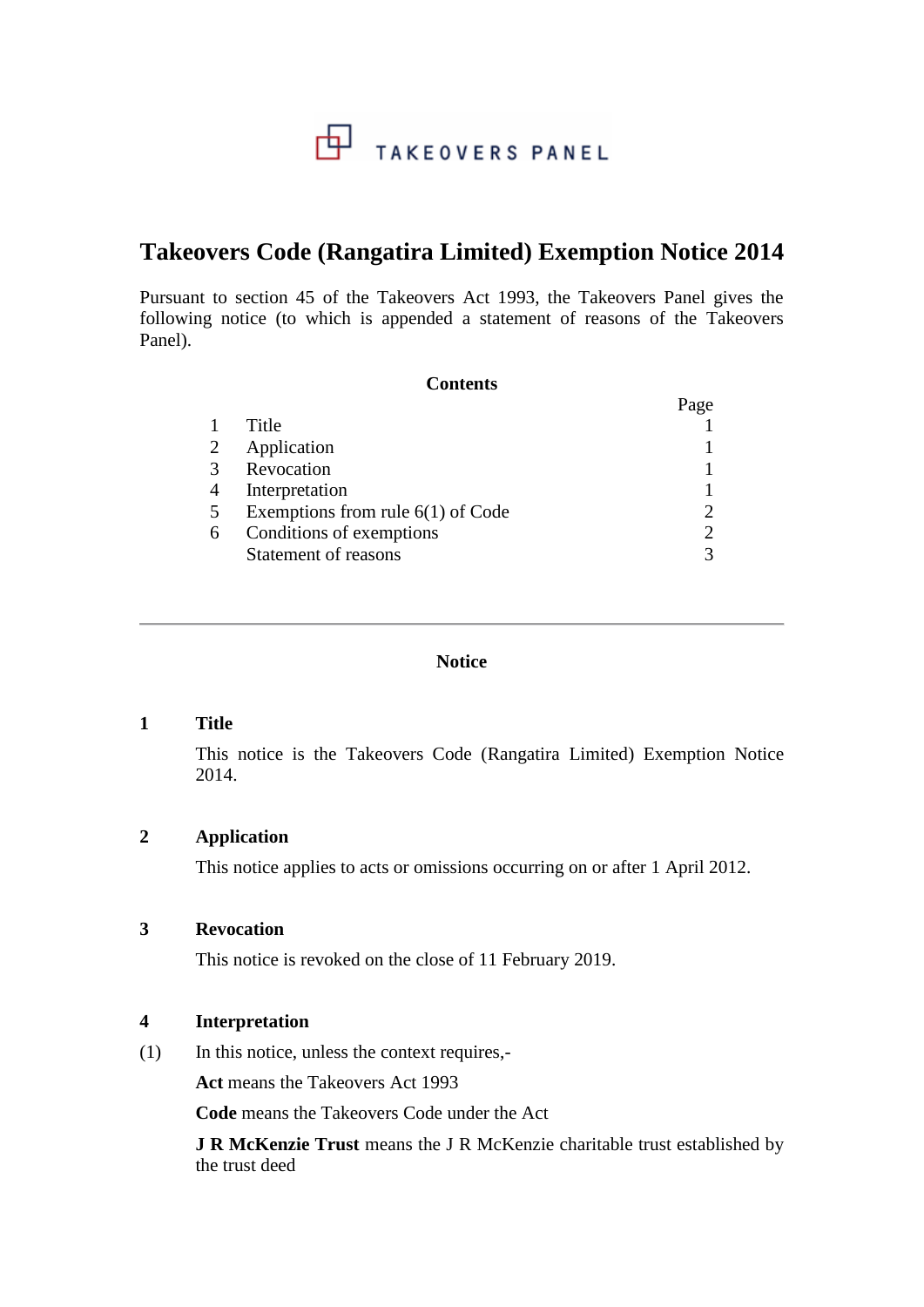**personal trustee** means a person appointed as a personal trustee of the J R McKenzie Trust in accordance with clause 2 of the trust deed

**Rangatira** means Rangatira Limited

**trust deed** means the trust deed of the J R McKenzie Trust dated 12 February 1940.

- (2) In this notice, a reference to a person increasing voting control is a reference to the person becoming the holder or controller of an increased percentage of voting rights in Rangatira.
- (3) Any term or expression that is defined in the Act or the Code and used, but not defined, in this notice has the same meaning as in the Act or the Code.

### **5 Exemptions from rule 6(1) of Code**

- (1) John McKenzie and Robyn Gibson are each exempted from rule 6(1) of the Code in respect of any increase in their voting control as a result of Peter McKenzie ceasing to be a personal trustee on or about 15 April 2012.
- (2) Christopher McKenzie and Sarah McLennan are each exempted from rule 6(1) of the Code in respect of any increase in their voting control as a result of being appointed as personal trustees on or about 1 October 2013.
- (3) Every person who becomes a personal trustee is exempted from rule 6(1) of the Code in relation to any increase in that person's voting control as a result of being appointed as a personal trustee.
- (4) Every person who is a personal trustee is exempted from rule 6(1) of the Code in relation to any increase in that person's voting control as a result of a reduction in the number of personal trustees.

#### **6 Conditions of exemptions**

- (1) The exemptions in clause 5 are subject to the conditions that—
	- (a) the J R McKenzie Trust has and maintains charitable purposes; and
	- (b) the personal trustees act unanimously in respect of matters relating to the Rangatira shares held by the personal trustees.
- (2) The exemptions in clause 5(3) and clause 5(4) are subject to the additional conditions that the appointment of a new personal trustee or reduction in the number of personal trustees -
	- (a) reflects a bona fide reorganisation of the J R McKenzie Trust or is the result of an event beyond the control of the personal trustees; and
	- (b) does not have a collateral purpose of enabling a person to increase the person's voting control, or the extent to which that person shares in the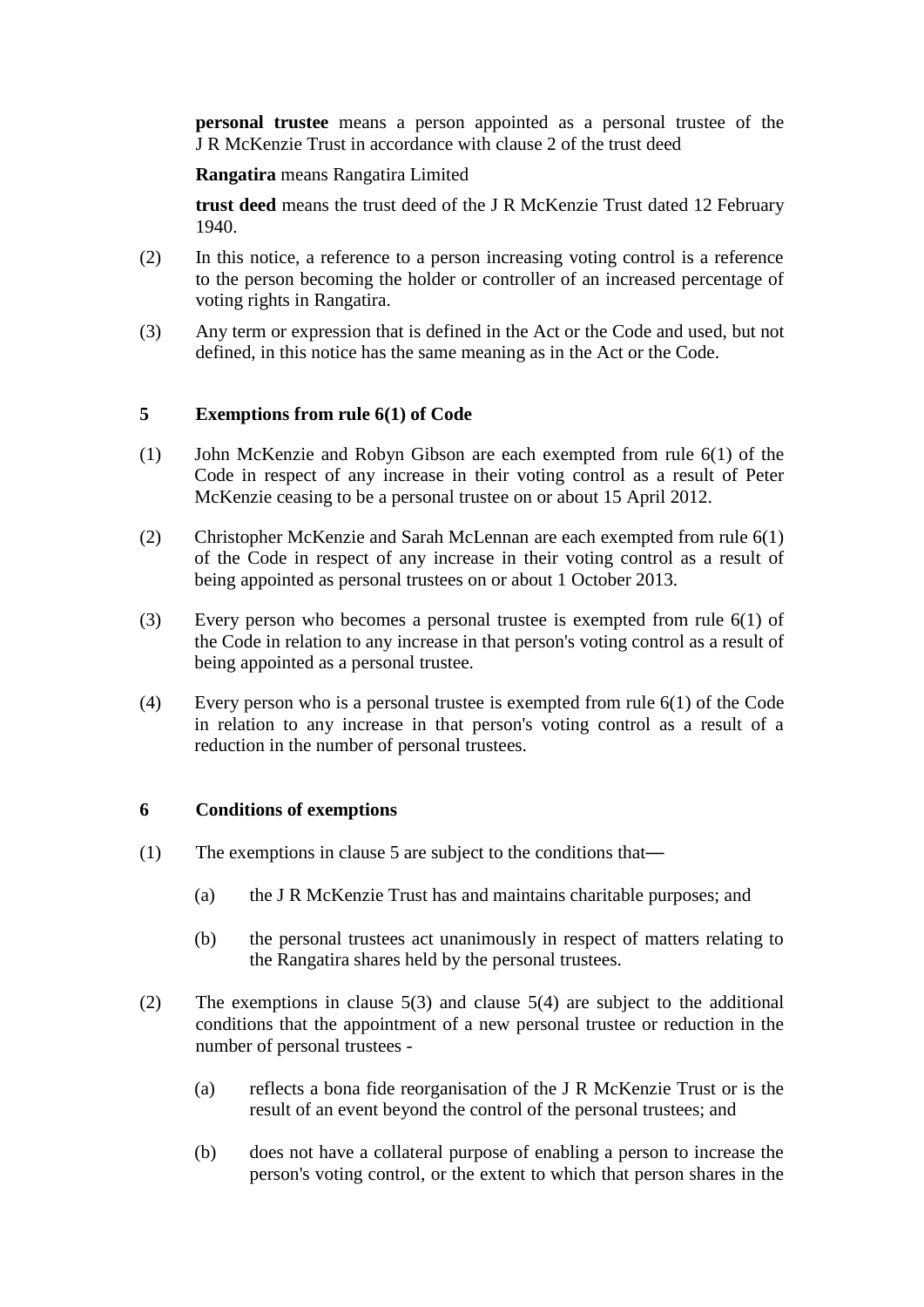voting control in Rangatira, otherwise than in compliance with the Code; and

(c) but for rule 6(2) of the Code, the appointment of a new personal trustee or reduction in the number of personal trustees would not result in any increase in the percentage of voting rights in Rangatira held or controlled by the personal trustees or the extent to which the personal trustees share in the voting control in Rangatira.

Dated at Auckland this 11<sup>th</sup> day of February 2014 [Seal]

The Common Seal of the Takeovers Panel was affixed in the presence of:

[Signed under Seal]

D O Jones, Chairperson.

### **Statement of reasons**

This notice applies to acts or omissions occurring on or after 1 April 2012 and is revoked on 11 February 2019.

The J R McKenzie Trust (the **Trust**) is a charitable trust that was established in 1940.

The Trust Board of the Trust consists of up to 13 trustees. In addition, there are two "personal" trustees (being trustees appointed under clause 2 of the Trust Deed (**personal trustees**)). Under the terms of the trust deed of the Trust (the **Trust Deed**), only personal trustees may hold shares in Rangatira Limited (**Rangatira**). The shares in Rangatira (8.15% of its total voting rights) are held jointly by the personal trustees. The personal trustees are appointed by the McKenzie family.

The personal trustees hold shares in Rangatira in accordance with the terms of the Trust Deed and all income arising from those shares is paid to the Trust Board of the Trust, which distributes that income to charitable organisations in accordance with the terms of the Trust Deed.

Christopher McKenzie and John McKenzie are members of the McKenzie family and Sarah McLennan and Robyn Gibson are members of the Gibson family. The Takeovers Panel (the **Panel**) understands that the McKenzie and Gibson families are the descendants of Rangatira's founder, Sir John McKenzie.

Members of the McKenzie family hold 12.81% of the voting rights in Rangatira, and members of the Gibson family hold 12.12% of the voting rights in Rangatira. The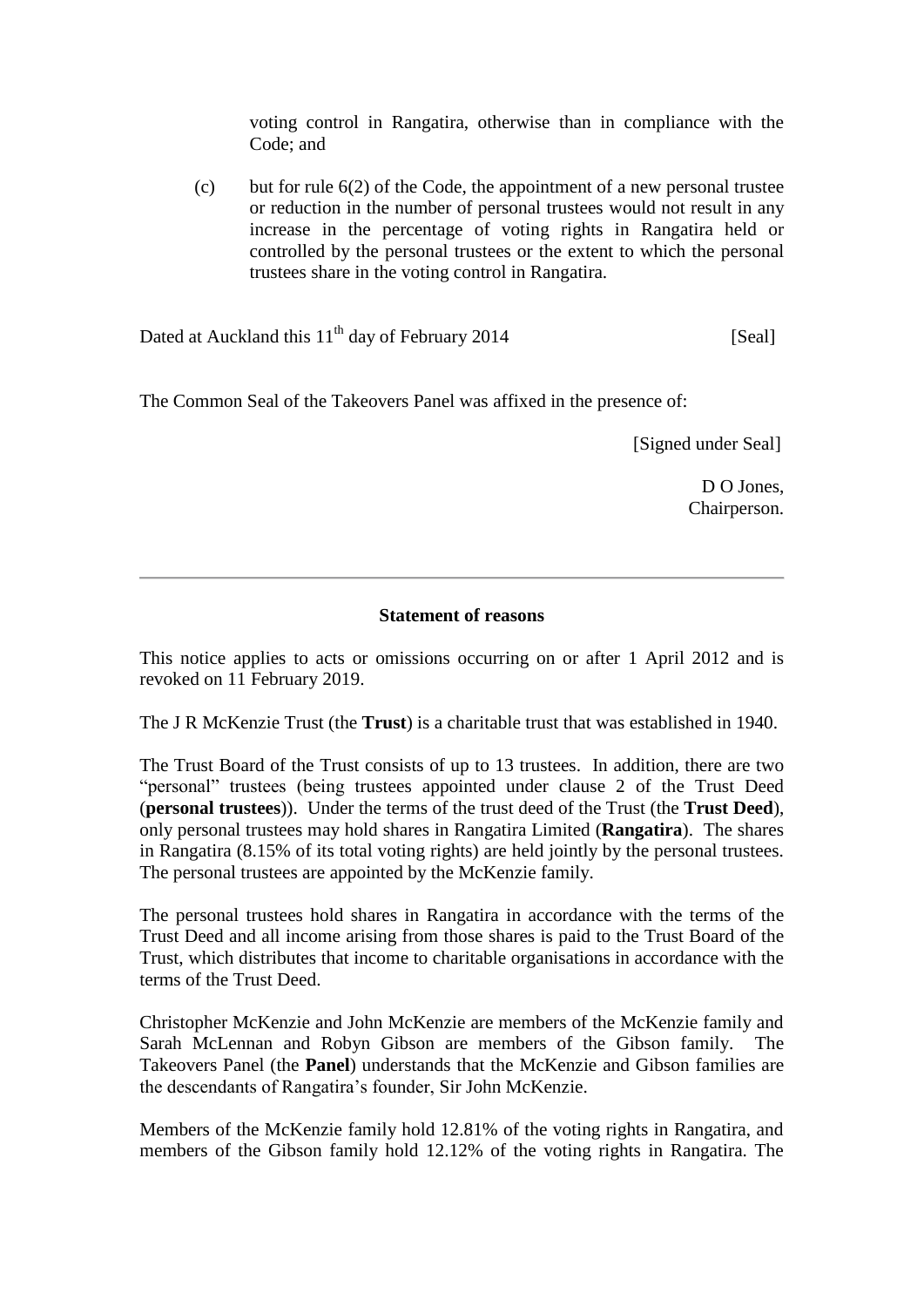McKenzie family and the Gibson family have a close relationship and may be associates of one another for the purposes of the Code.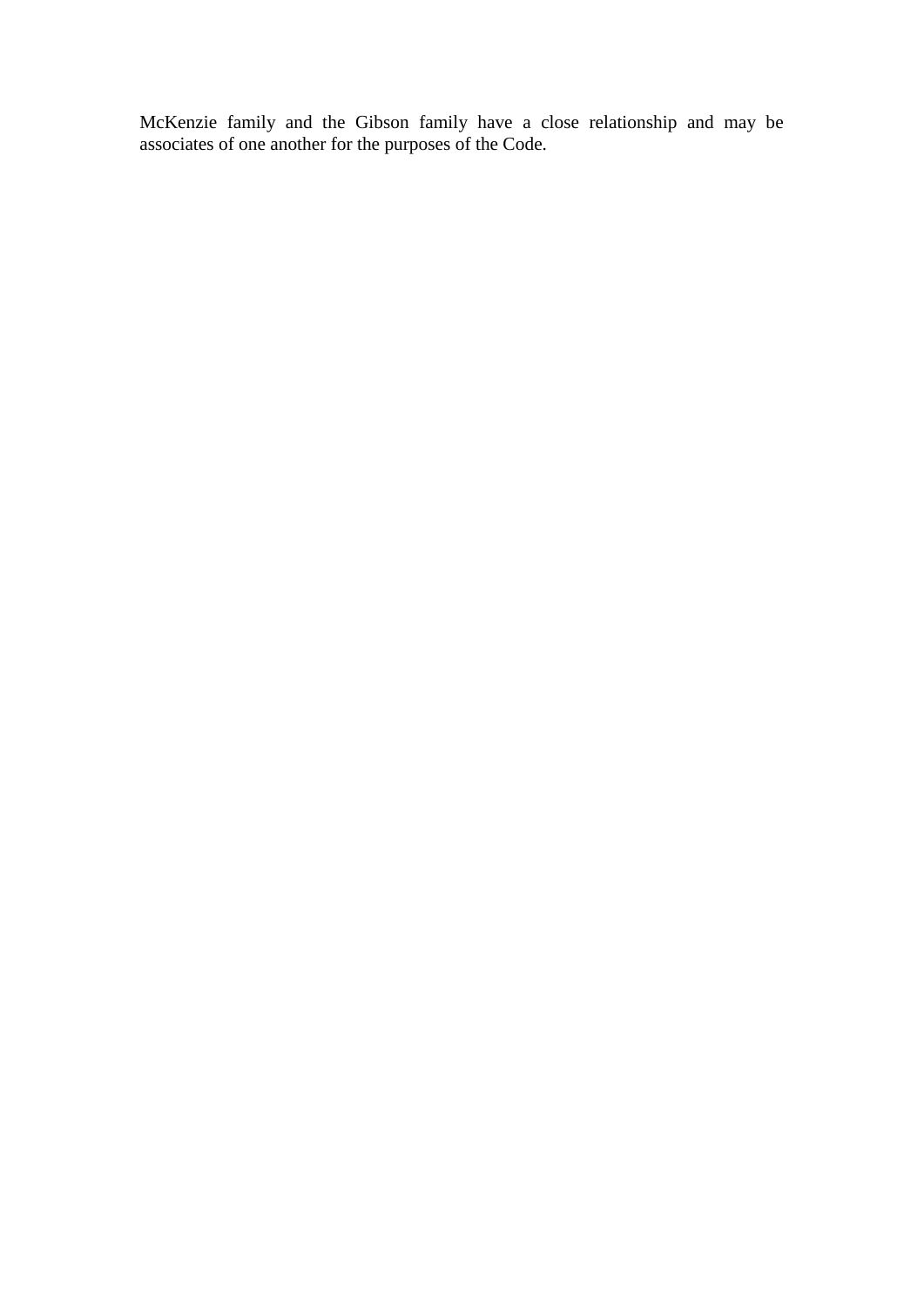The Panel has granted exemptions from rule 6(1) of the Takeovers Code (the **Code**) for –

- John McKenzie and Robyn Gibson, in respect of any increase in their voting control in Rangatira as a result of Peter McKenzie ceasing to be a personal trustee on or about 15 April 2012; and
- Christopher McKenzie and Sarah McLennan, in respect of any increase in their voting control in Rangatira as a result of being appointed as personal trustees on or about 1 October 2013.

The Panel considers that it is appropriate and consistent with the objectives of the Code to grant the exemptions because –

- every personal trustee who exercises control over the voting rights in Rangatira does so in his or her capacity as a personal trustee and is subject to the duties and obligations arising under the Trust Deed and at law; and
- the Trust is registered as a charitable entity in accordance with the Charities Act 2005; and
- the Code is not intended to inhibit bona fide changes of trustees; and
- the shareholders of Rangatira were not disadvantaged as the change to the personal trustees would not have had any real effect on those shareholders; and
- any breach of the Code that may have occurred as a result of the changes in personal trustees appears to have been inadvertent.

The Panel has also granted exemptions from rule  $6(1)$  of the Code to every personal trustee in respect of any increase in that person's voting control in Rangatira resulting from –

- the appointment of that person as a personal trustee; or
- a reduction in the number of personal trustees.

The Panel considers that it is appropriate and consistent with the objectives of the Code to grant the exemptions because –

- every personal trustee who exercises control over the voting rights in Rangatira does so in his or her capacity as a personal trustee and is subject to the duties and obligations arising under the Trust Deed and at law; and
- the exemption applies only where the appointment of a new personal trustee or a reduction of the number of personal trustees relates to a reorganisation of the Trust, or an event outside the control of the personal trustees, and the Code is not intended to inhibit bona fide changes of trustees; and